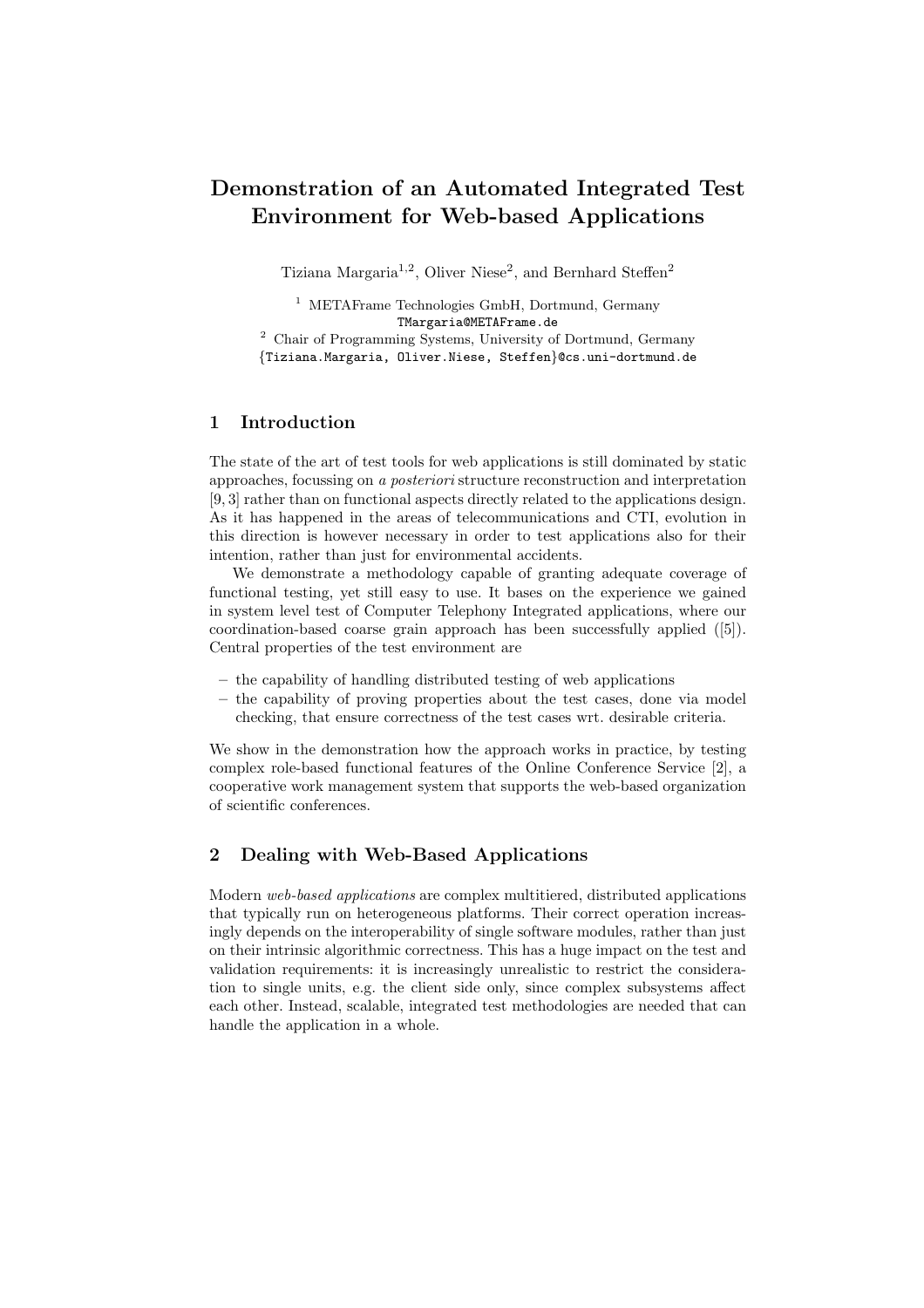Figure 1 (in Appendix) sketches a typical architecture of a web-based application. The browser, located on a client, plays the role of the "classical" application GUI and interacts with a *Webserver*. The Webserver itself communicates with an *Application Server* which builds dynamically the requested web pages through an interaction with a *database* and (several) *Back-end services*. Often staging servers, firewall solutions, load balancing and redundant architectures increase the speed and availability of the offered application, and increase the complexity of the considered test setting. So test methods are needed that can deal with this kind of complex distributed system: it is obviously not sufficient to test the just the user interface, it is rather of central importance to consider the server side as well (i.e. the web-server, application-server and the back-end services). This task exceeds today's commercial internet-testing tools, as marketed e.g. by Compuware [1] or Radview [7]. An adequate approach should on the one hand allow an easy, graphical design of test cases and on the other hand the execution of these complex test cases through a coordination of different, heterogeneous test tools. These test tools locally monitor and steer the behavior of the software on the different clients/servers, which are seen as units under test.

Our integrated test environment addresses the web-based, distributed application in a whole and covers mostly the global functional aspects, along the intuitive description of the approach of [6]. To test this kind of complex systems, a *Test Coordinator* drives the generation, execution, evaluation, and management of the system-level tests in the highly heterogeneous landscape, cf. Fig. 1(in Appendix). The coordination layer introduces the required flexibilization of the overall architecture of the test environment: it is a modular and open environment, so that diverse tools and units under test can be added at need. The heart of the environment is the Test Coordinator tool, built on top of METAFrame's *Agent Building Center* [10], which is a generic and flexible workflow management system, cf. Fig. 2. The *ABC* provides in particular support for the design, verification and execution of workflows.

## **3 Case Study: Testing the Online Conference Service**

We demonstrate the key features of the *ITE* on a real life example: the test of the Online Conference Service [2], a complex web-service that proactively helps authors, Program Committee chairs, and Program Committee members to cooperate efficiently during their collaborative handling of the composition of a conference program. The application provides a timely, transparent, and secure handling of the papers and of the related submission, review, report and decision management process. The online service includes in particular a role based access and rights management feature that is reconfigurable online, which accounts for a high flexibility and administration comfort, but which is responsible for potentially disruptive behavior in connection with sensitive information. Because of the complexity of the underlying workflows (and of course therefore the complexity of the application itself) intensive testing is clearly unavoidable.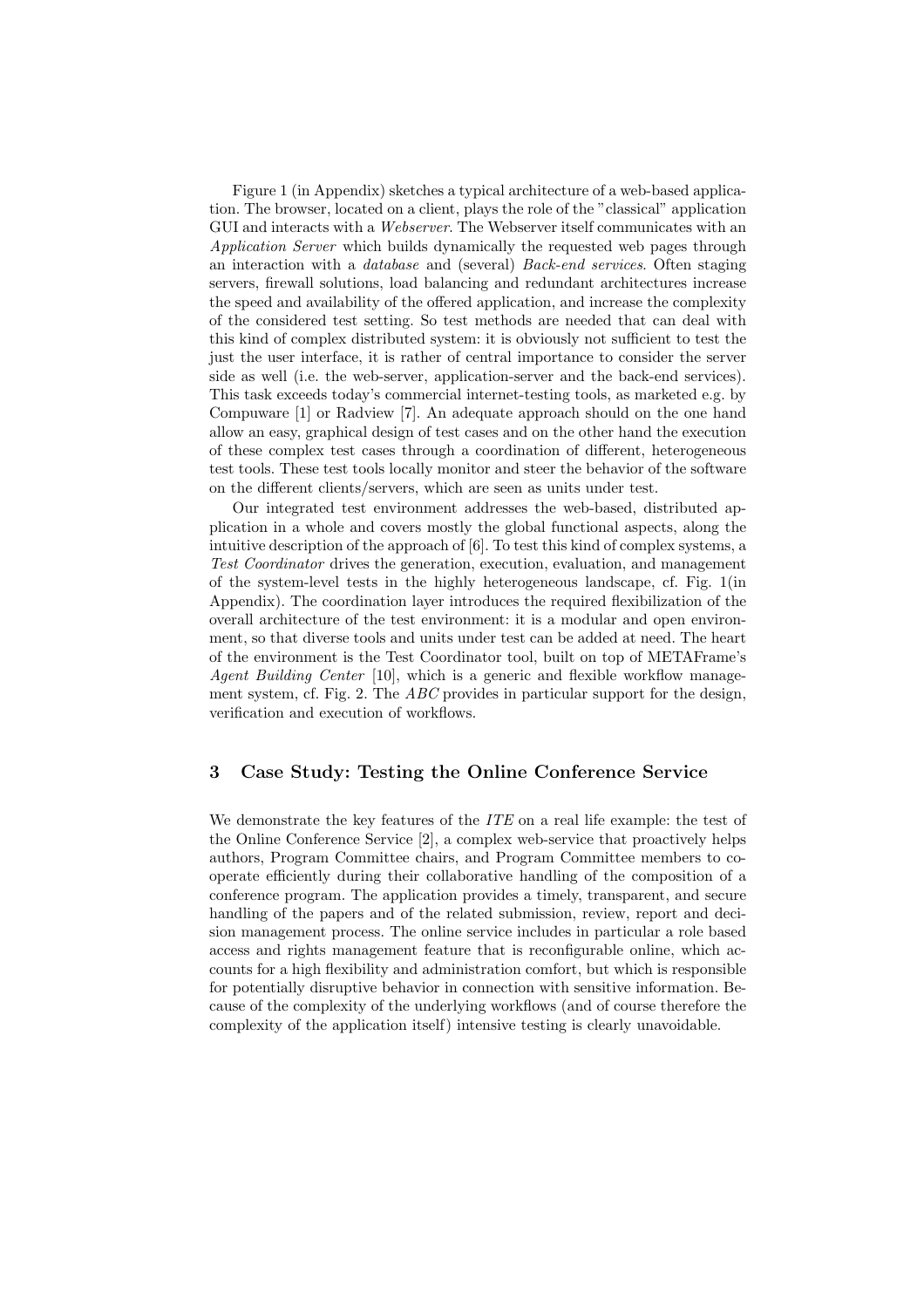The test process supported by the *ITE* is organized in the following main steps: *identification* of generic test blocks, *design*, *verification* and *execution* of test cases.

*Identification of Generic and Reusable Test Blocks* The first task is to identify generic, test actions which allow us to control the online service via a browser and also to validate certain properties of the service state (e.g. by checking the current state of the GUI or by checking the entries of an underlying database). This is consistent with the coarse grained design approach to the services presented in [11]. For each action a test block is prepared: a name and a class characterizing the block are specified and a set of formal parameters is defined to enable a more general usage of the block. In this way, for the *Web-based application* to be tested a library of test blocks has been incrementally defined. It includes test blocks representing and implementing, e.g.

- **Common actions** for the initialization of test tools, system components, test cases and general reporting functions,
- **Common internet related actions** e.g. starting/initialization of a browser, following a link,
- **Application-specific actions:** miscellaneous actions to operate a specific application via its graphical user interface, e.g., log-on/log-off of a user, or checking labels of GUI-elements.

*Graphical Design of Test Cases* The design of test cases consists in the behaviororiented combination of test blocks. This combination is done graphically, i.e., icons representing test blocks are graphically stuck together to yield test graph structures that embody the test behavior in terms of control.

The test case shown in Fig. 4 tests wether an article, submitted by an author, is delegated correctly to a member of the program committee. From the submission to the start of the review process of an article at least three different roles are involved: the *Author* himself, the Conference Chair (*PCChair* ), who must delegate the article to a member of the program committee, and finally the members of the program committee (*PCMember* ), who are responsible for the reviews. So we need at least three concrete users to run this test, whereby each user is associated with a distinct role and located at a distinct client machine. At the beginning of the test case for every user a browser must be started to perform the required tasks. The single steps to be executed are here encapsulated in a *macro*, which can be used as reusable atomic test actions in the design of new test cases.

*Verification of the Test Cases* In our environment, the design of test cases is constantly accompanied by online verification of the global correctness and consistency of the test cases' control flow logic [4]. During the test case design, vital properties concerning the usage of parameters (local properties) and the interplay between the stimuli and verification actions of a test case (global properties, expressed in a user-friendly specification language based on SLTL, the Semantic Linear-time Temporal Logic of [10]) can be verified. Test cases conflicting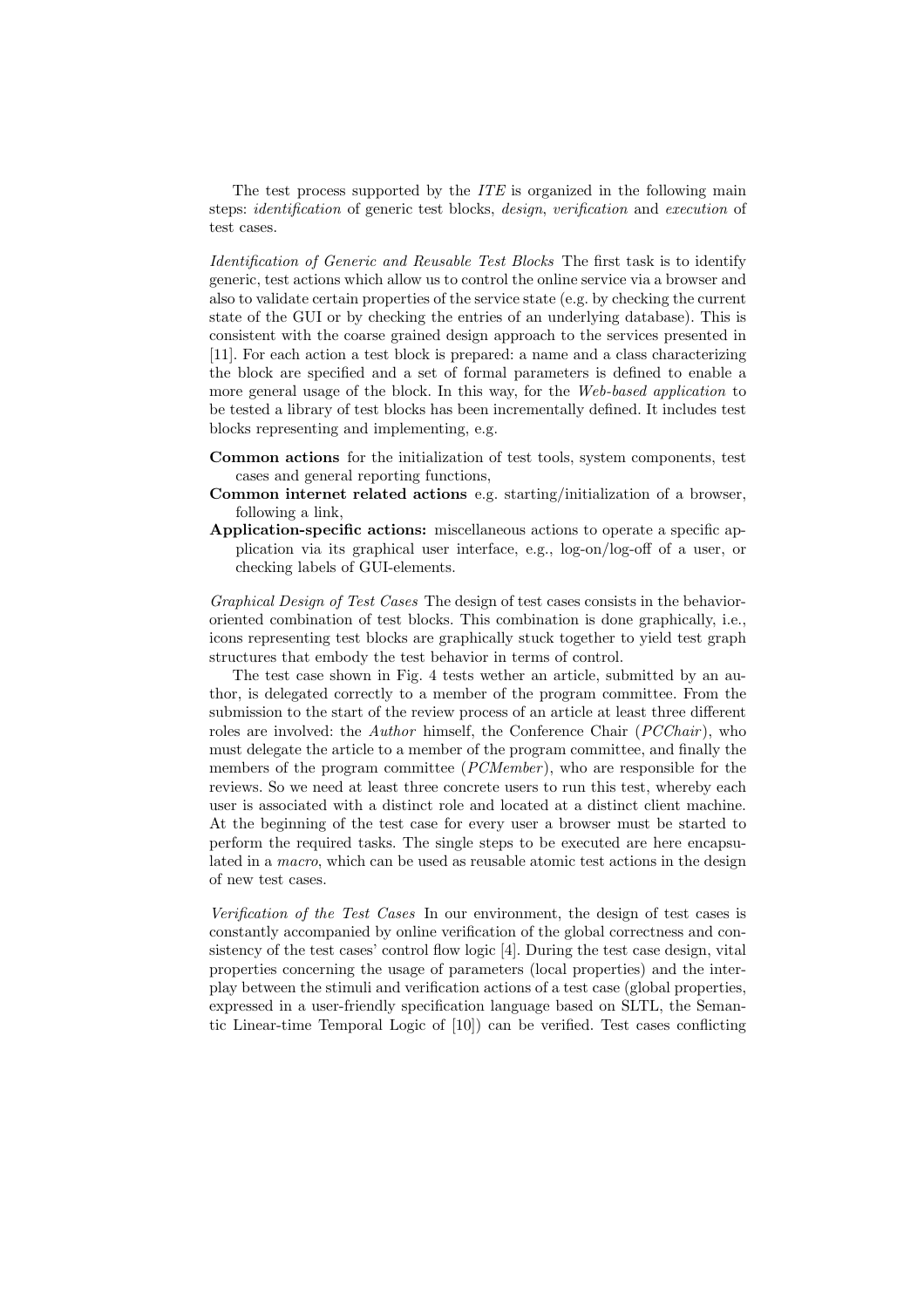with the constraints and consistency conditions of the intended system are thus immediately detected.

Systems developed with the Agent Building Center, like the Online Conference Service, enjoy in this respect a double bonus: the same functional constraints enforced at design time (as detailed for this particular service e.g. in [11, 2]) can now be reused to validate the test cases, ensuring consistency of the test purposes with the original system specification.

Typical test-phase specific additional constraints for the test of *Web-based applications* refer e.g. to the resource management at test execution time: one can ensure that all used resources are correctly released after the execution of the test case1, and this independently of the tests outcome. If the model checker detects an inconsistency, a plain text explanation of the violated constraint appears. In addition, test blocks violating a local property as well as paths violating a global property are marked.

*Execution of the Test Cases and Reporting* Test cases can be executed immediately in the *Test Coordinator* by means of *ABC*'s tracer. Starting at the initial test block of a test graph the tracer proceeds in interpreter modus from test block to test block. Actions represented by a test block are performed, i.e., stimuli and inspection requests are sent to the corresponding system's component, responses are received, evaluated, and the evaluation result is used to select the relevant next test block.

Figure 4 illustrates these features on a concrete snapshot of a test case execution: here, an *Author* submits an article that should be reviewed by a member of the program committee. Figure 3 shows the delegation-based interaction between the involved system components. Here we see that, like in telecommunication system testing, the interaction between Test Coordinator and single components of the system under test is always mediated by an instance of the dedicated test tool (in this case, Rational Robot) responsible for handling the stimulation and observation of this particular component (in this case, a client browsers GUI). Even this relatively simple scenario shows the potential complexity of the management and execution of such distributed tests.

### **References**

- 1. Compuware Inc. http://www.compuware.com.
- 2. B. Lindner, T. Margaria, and B. Steffen. Ein personalisierter Internetdienst für wissenschaftliche Begutachtungsprozesse. In *GI-VOI-BITKOM-OCG-TeleTrusT Konferenz on "Elektronische Geschäftsprozesse"*(eBusiness Processes), Universität Klagenfurt, September 2001.
- 3. C.H. Liu, D.C. Kung, P. Hsia, and C.T. Hsu. Structural testing of web applications. In *Proc. of Int. Symposium on software reliability engineering (ISSRE 2000)*, pp. 84–96, 2000.

 $1 \text{ E.g.}$  every log-in for an user must be followed by a log-out for this user.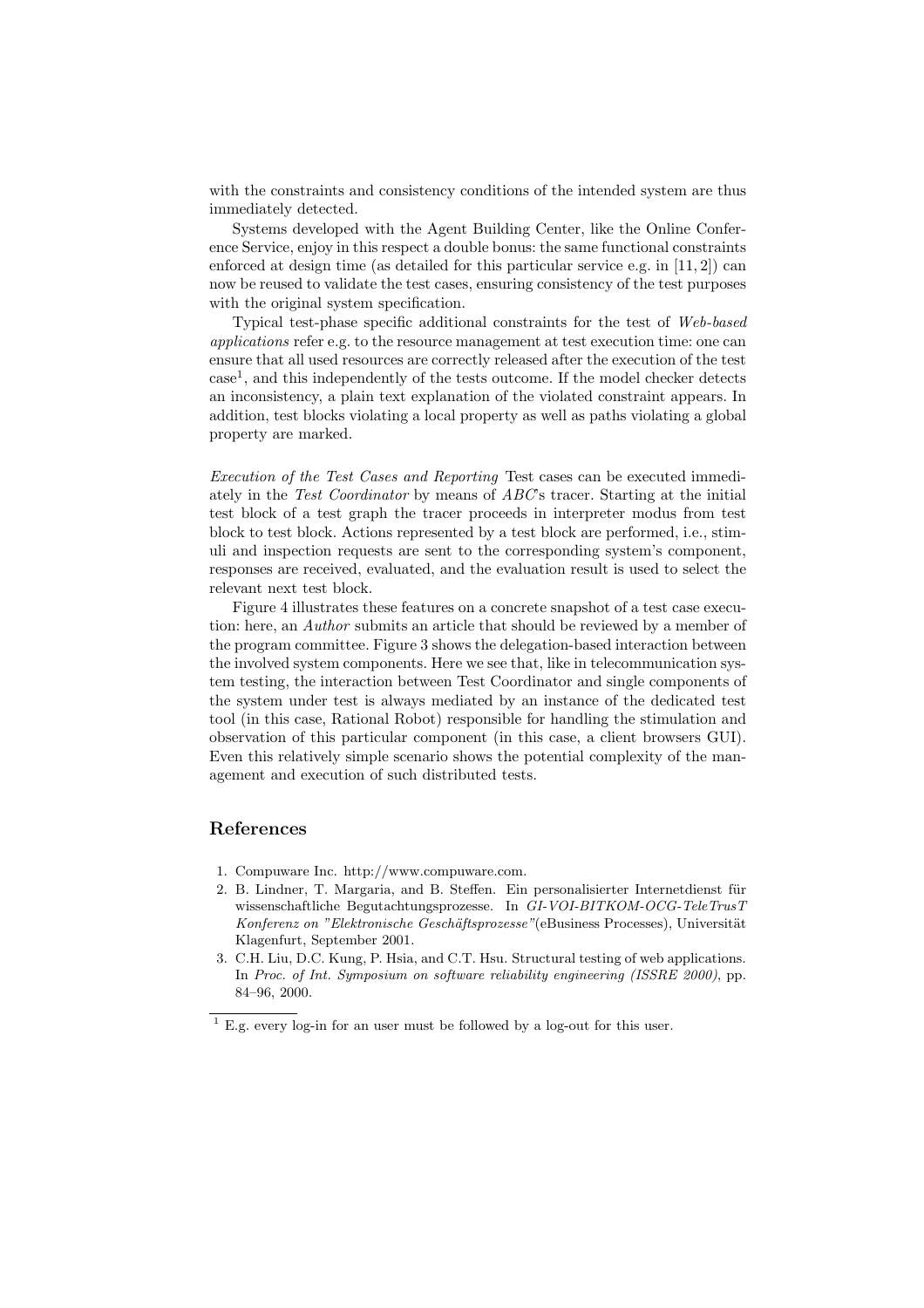- 4. O. Niese, B. Steffen, T. Margaria, A. Hagerer, G. Brune, and H. Ide. Librarybased design and consistency checks of system-level industrial test cases. *Proc. FASE 2001)*, LNCS N. 2029, pp. 233–248. Springer Verlag, 2001.
- 5. O. Niese, T. Margaria, A. Hagerer, B. Steffen, G. Brune, and H. Ide. Automated regression testing of CTI-systems. In *Proc. of IEEE European Test Workshop (ETW 2001)*, 2001.
- 6. O. Niese, T. Margaria, B. Steffen. Automated functional testing of web-based applications. Accepted for publication in 5th Intern. Quality Week Europe 2002, Brussles, 2002.
- 7. Radview Software. http://www.radview.com.
- 8. Rational, Inc. The Rational Suite description http://www.rational.com.
- 9. F. Ricca and P. Tonella. Building a tool for the analysis and testing of web applications: Problems and solutions. *Proc. TACAS 2001*, LNCS N. 2031, pp. 372–388. Springer Verlag, 2001.
- 10. B. Steffen and T. Margaria. *METAFrame in Practice: Design of Intelligent Network Services*, LNCS N. 1710, pp. 390–415. Springer Verlag, 1999.
- 11. B. Steffen, T. Margaria, and V. Braun. Coarse-granular model checking in practice. Proc. 8th International SPIN Workshop, LNCS N. 2057, pp. 304–312. Springer Verlag, 2001.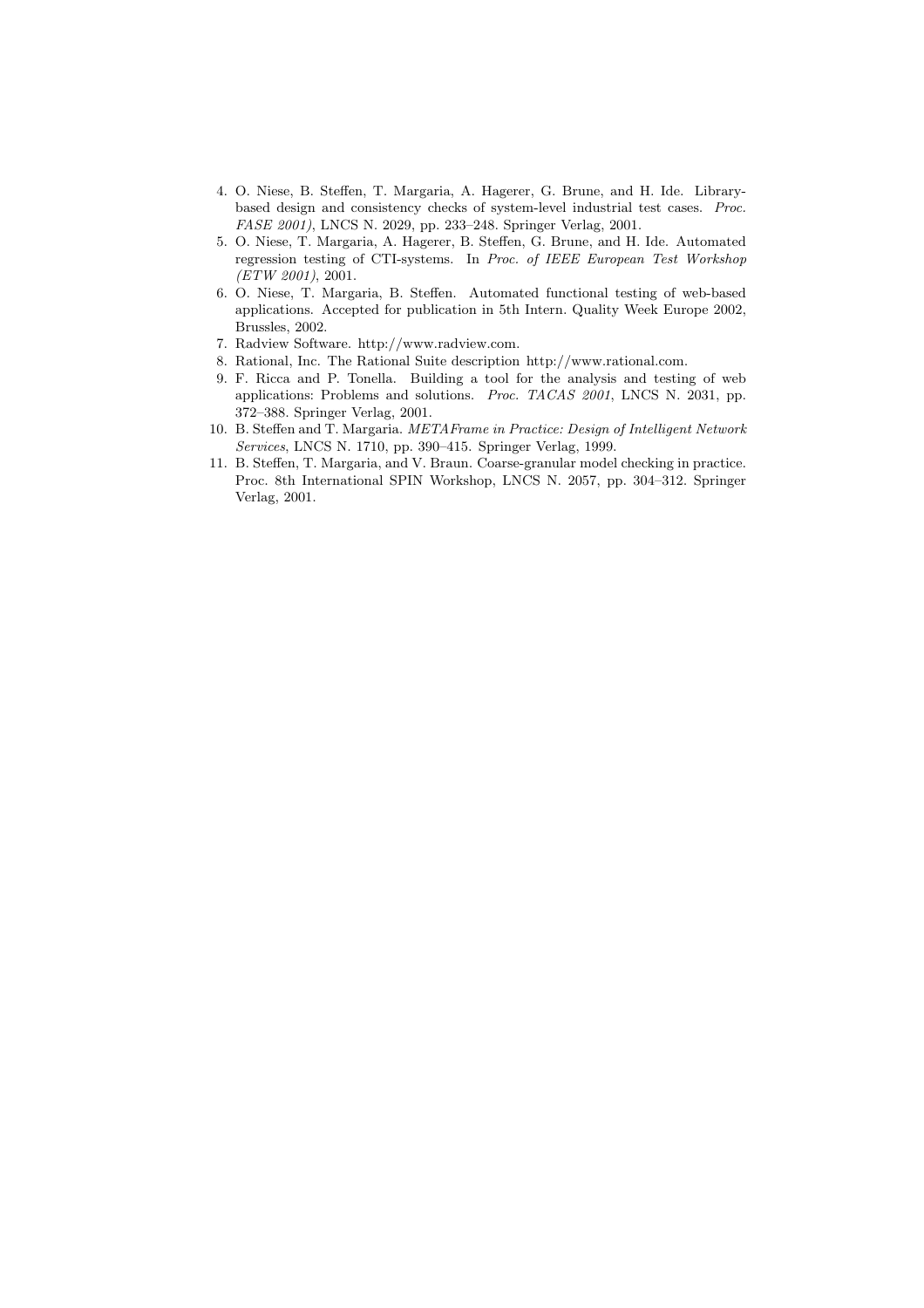## **A Illustrative Material**



| <b>Test Coordinator</b>    |                              |                  |                                     |  |
|----------------------------|------------------------------|------------------|-------------------------------------|--|
|                            | Workflow<br>Editor           | Model<br>Checker | Workflow<br><b>Execution Engine</b> |  |
|                            | <b>Agent Building Center</b> |                  |                                     |  |
| <b>Tool Access Adapter</b> |                              |                  |                                     |  |

**Fig. 2.** Overview of the Test Coordinator